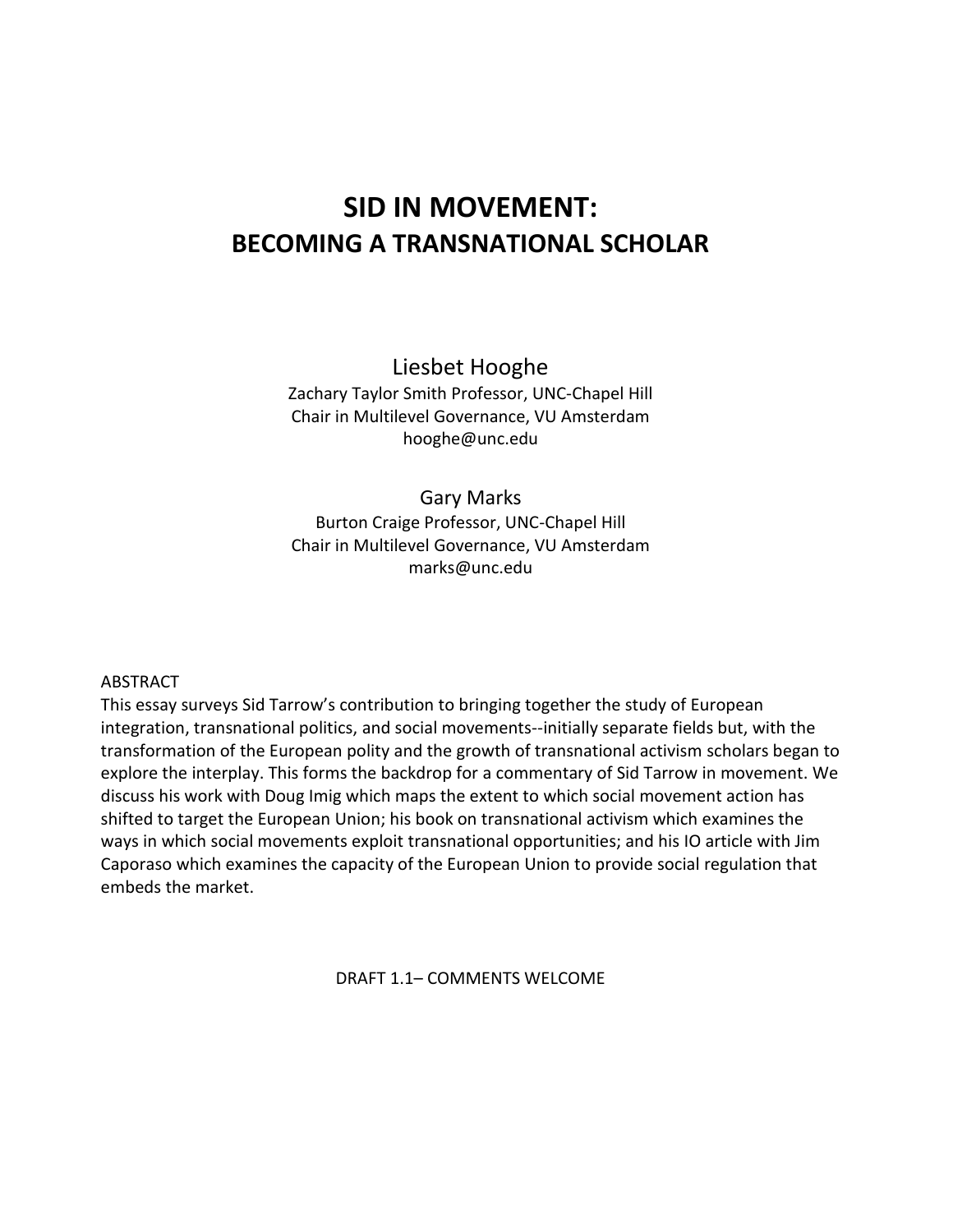In a review of two books written by Charles Tilly, Sid Tarrow (1987: 194) observes that what makes Tilly's work so interesting is its analysis of change as the outcome of "real interests and real conflict" in the process of capitalism and state building. This is a revealing insight into his own contribution. The passion motivating Sid Tarrow's work has been to lay bare the mechanisms that connect large-structure processes—capitalism and state building—with micro-behavior—uprooted locals, disruptive protest and national contention. Two themes run in tandem: a) the macro-micro interplay; b) the dialectic between economic and political structures—à la Polanyi rather than Marx.

Central in Sid's intellectual journey over the past fifteen years is a third theme: contention in the context of an eroding Westphalian state. The Europolity was the target of a handful of mass contentious events—including the Tuna war and the Renault Eurostrike—and Sid observed closely (Tarrow 1995; Imig & Tarrow 2000). But his initial skepticism was palpable: "the social movement 'dog' has not yet 'barked' at the European door" and is unlikely to do so for "a very long time indeed" (1995: 238). Not because social movements are unwilling to demand voice in Brussels, but because the combination of robust national opportunity structures and bias towards institutionalized politics in Brussels discourages social movements from mobilizing at the European level. Were the Tuna war and Eurostrike exceptions rather than harbingers of a new phenomenon? Sid left his options open: "[A] major axis of conflict of the next decade may well pit national political centers, strongly influenced by social movements, against transnational institutions, strongly influenced by lobbies" (Tarrow 1995: 245).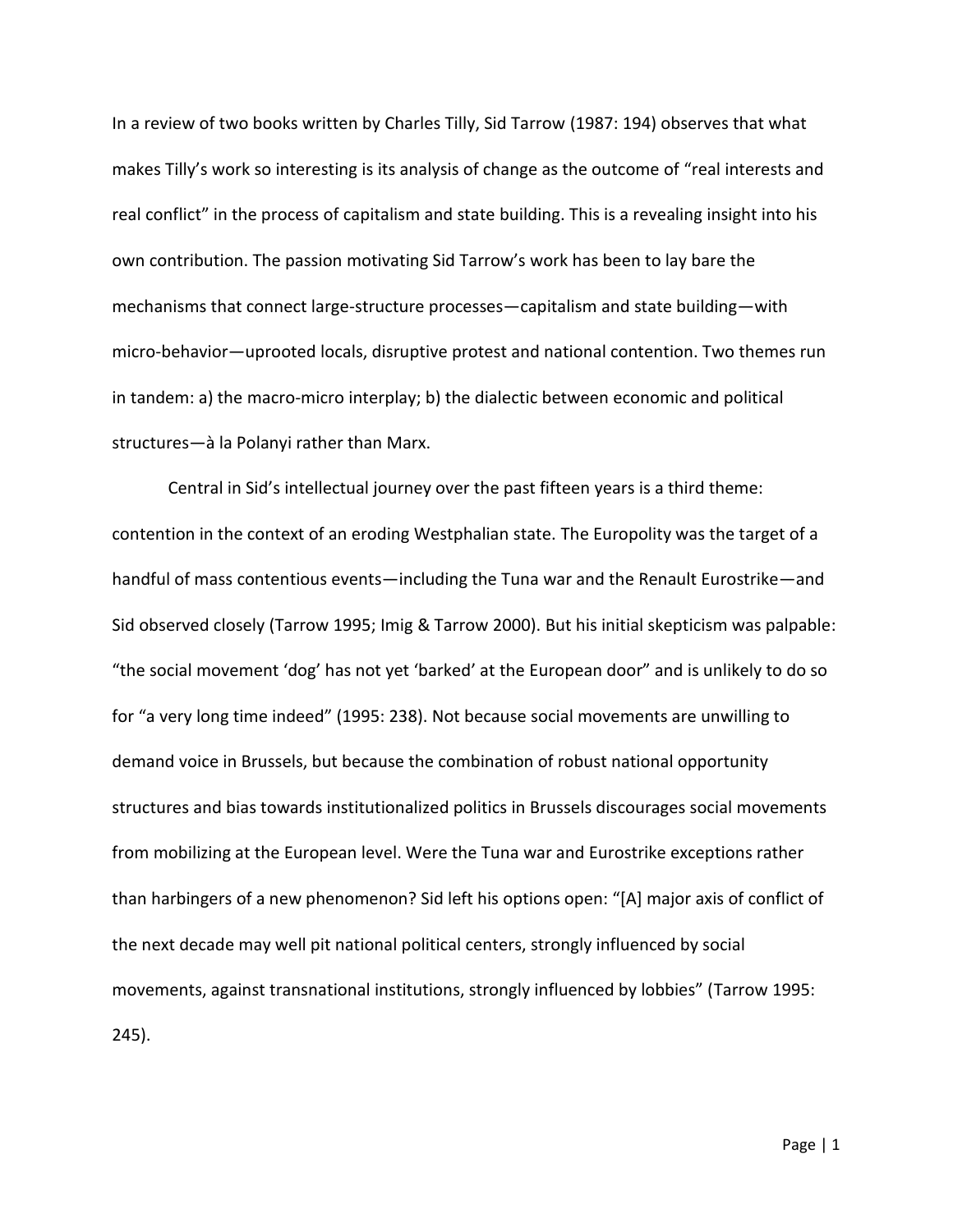Over the subsequent fifteen years Sid embarked on a characteristically open-minded search—cross-examining facts, revisiting concepts, and developing a conceptual frame to understand transnational contention. "Two scholarly specialisms—European integration and the study of social movements—must come together to help to understand whether and how a European conflict structure is emerging" (Tarrow 1995: 223).

This essay sketches the rapprochement between the study of European integration on the one hand and social movements, protest, and politicization on the other. This is the backdrop for a fascinating intellectual journey—Sid in movement—that has shaped the field of transnational politics.

#### **I. Two solitudes meet: the study of Europe and the study of social movements**

Two things needed to happen for the study of European integration and social movements to cross-fertilize. EU scholars had to recognize the European Union as a terrain for "real interests and real conflict." And social movement scholars had to conceive Europe as a political opportunity structure shaping social movements as well as interests groups.

Until the early 1990s, the study of European integration was dominated by a tug of war between neofunctionalism and intergovernmentalism about whether the impetus for regional integration came from transnational actors or from national governments and whether EU institutions were autonomous or merely government agents. But beyond this disagreement, neofunctionalists and intergovernmentalists agreed that regional integration, like foreign policy, was elite determined. Regional integration was largely insulated from domestic mass politics, and hence shielded from social movements. Aside from the occasional farmers' march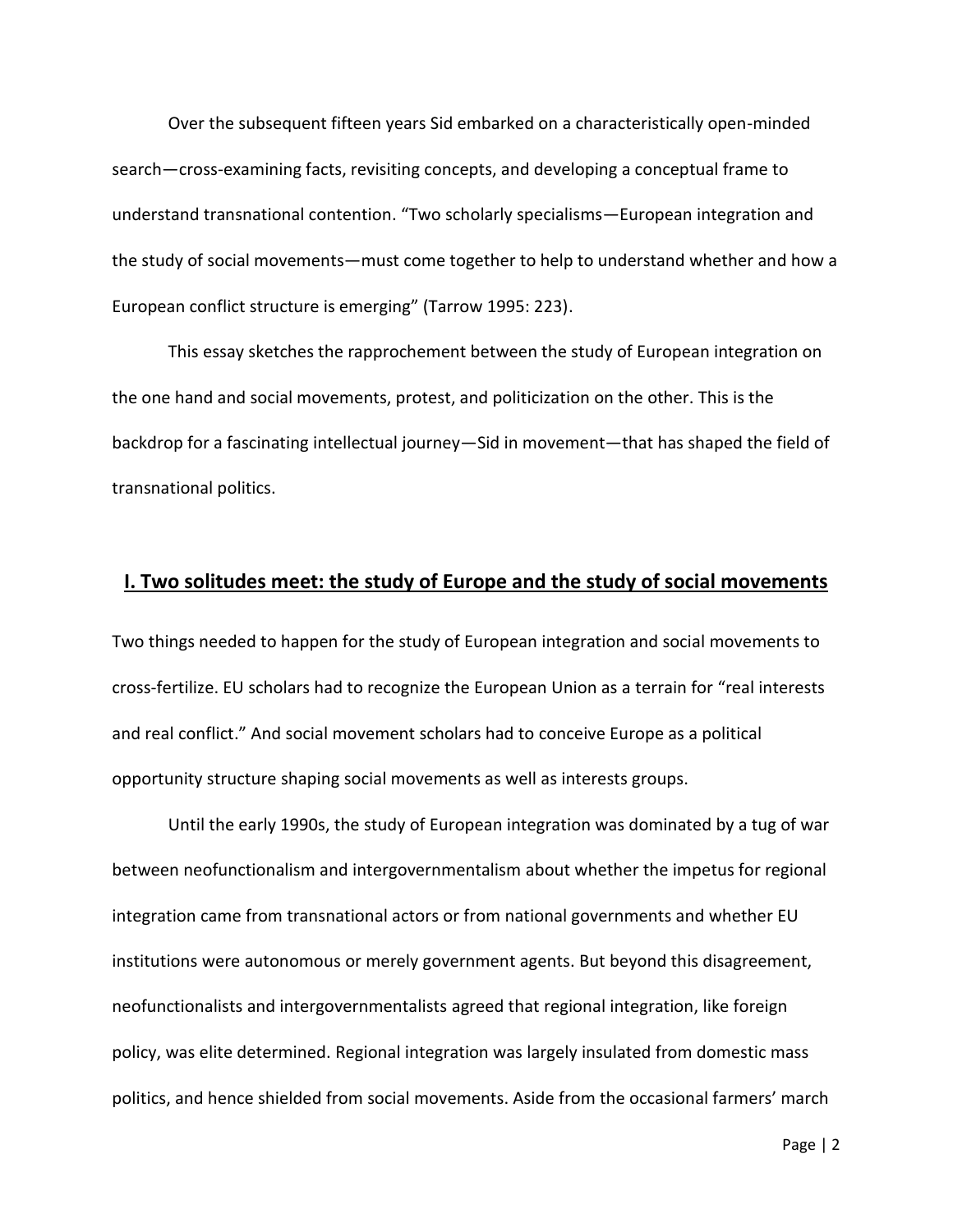on Brussels,<sup>1</sup> Europe was the province of Eurocrats, national governments, business lobbyists, and perhaps a handful of outnumbered and outgunned union leaders (Streeck & Schmitter 1991).

The elite approach to European integration was justified by three heuristic simplifications: that issues raised by European integration were weakly, if at all, related to domestic political conflict; that European integration was not on the radar screens of the general public; and that, as a consequence, public opinion on Europe was unstructured and superficial (Hooghe & Marks 2009).

These assumptions broke down around the time of the Maastricht Treaty (Caporaso 1996; Hix 1994; Marks et al. 1996; Pierson 1996; Risse 1996; and the contributions in Sbragia ed. 1992). As the Europe Union became more authoritative, it became more contentious (Albert 1992; Crouch & Streeck 1997; Hooghe & Marks 1999; Rhodes & Van Apeldoorn 1997). And social movements, along with political parties and the public began to pay serious attention. A new political front of contestation was opened between those seeking to protect their communities from the disruptive forces of globalization and European integration and those supporting integration (Hooghe & Marks 2009; Kriesi et al. 2006, 2008). For their part, EU scholars began to question assumptions that conceived European integration as international

 $\overline{\phantom{a}}$ 

 $1$  One of Liesbet's earliest political memories has her listening to reports about "mass disruptive action" by tens of thousands of farmers in Brussels. At the crack of dawn her father had left the farm, together with every other mobile farmer of his and every neighboring village, to be bused to Brussels to march against Sicco Mansholt's plans. The demonstration turned violent and left one farmer dead, an untold number of participants, riot policemen, and onlookers wounded, and the Avenue Louise transformed into a carpet of shattered glass. Mansholt's plan sought to remove small farmers from the land and to consolidate farming into a larger, more efficient industry. Mansholt, who launched his plan in December 1968, was forced to revise the plan.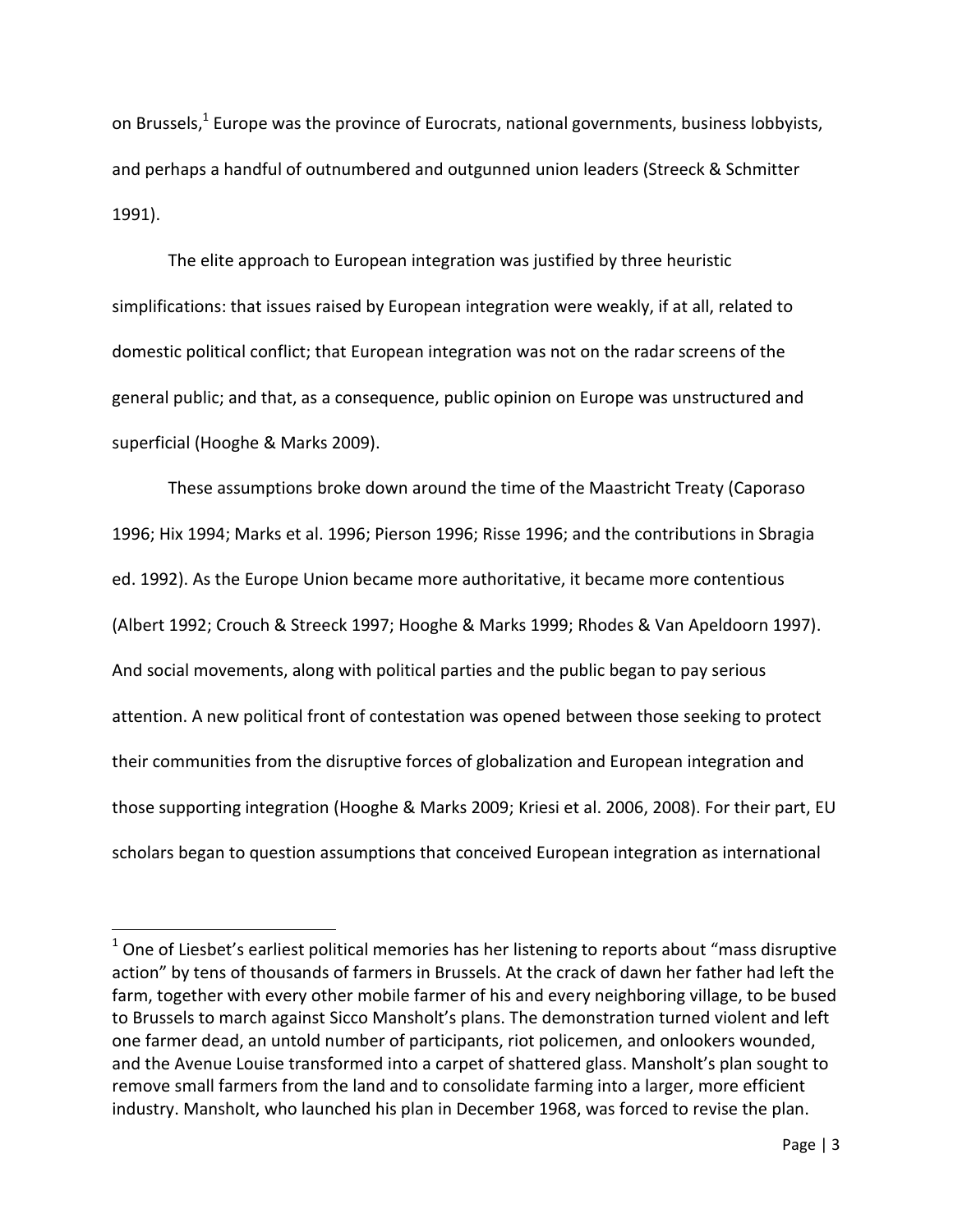relations. And social movement scholars, led by Sid Tarrow, began to question assumptions that conceived social movements as national (Marks & McAdam 1996; Rucht 1993; Tarrow 1995).

A lot of conceptual furniture had to be moved. When in the 1980s researchers enlarged the study of social movements "to the state, to conventional forms of political exchange and to political and policy change" (Tarrow 1988: 422), the state was understood to be the national state. Tarrow's hugely influential conceptualization of political opportunity structure was operationalized to capture *national* political constraints and incentives. Six books on social movements reviewed by Sid Tarrow in the 1996 APSR recorded not one instance of contentious politics beyond the national. The European Union appeared distant, not relevant, not applicable.

But state-centrism was being challenged by research on transnational actors and the conditions under which they influenced international relations (Boli & Thomas 1999; Risse 1999; Keck & Sikkink 1998; O'Brien et al. 2000). While many scholars "were quick to transfer the ideologically attractive category 'social movement' to activities that would be more recognizable as lobbying, communication, and educational and service activity if they were observed at home" (Tarrow 2001: 10), they also motivated social movement researchers to examine contentious politics beyond the national state (della Porta et al. 1999; della Porta, Andretta, Reiter 2005; della Porta & Tarrow 2005).

The concept of political opportunity structure became a powerful, and flexible, tool for understanding transnational as well as national contention. Marks and McAdam (1996, 1999) used a typology of political opportunities to assess the European constraints on labor, regional,

Page | 4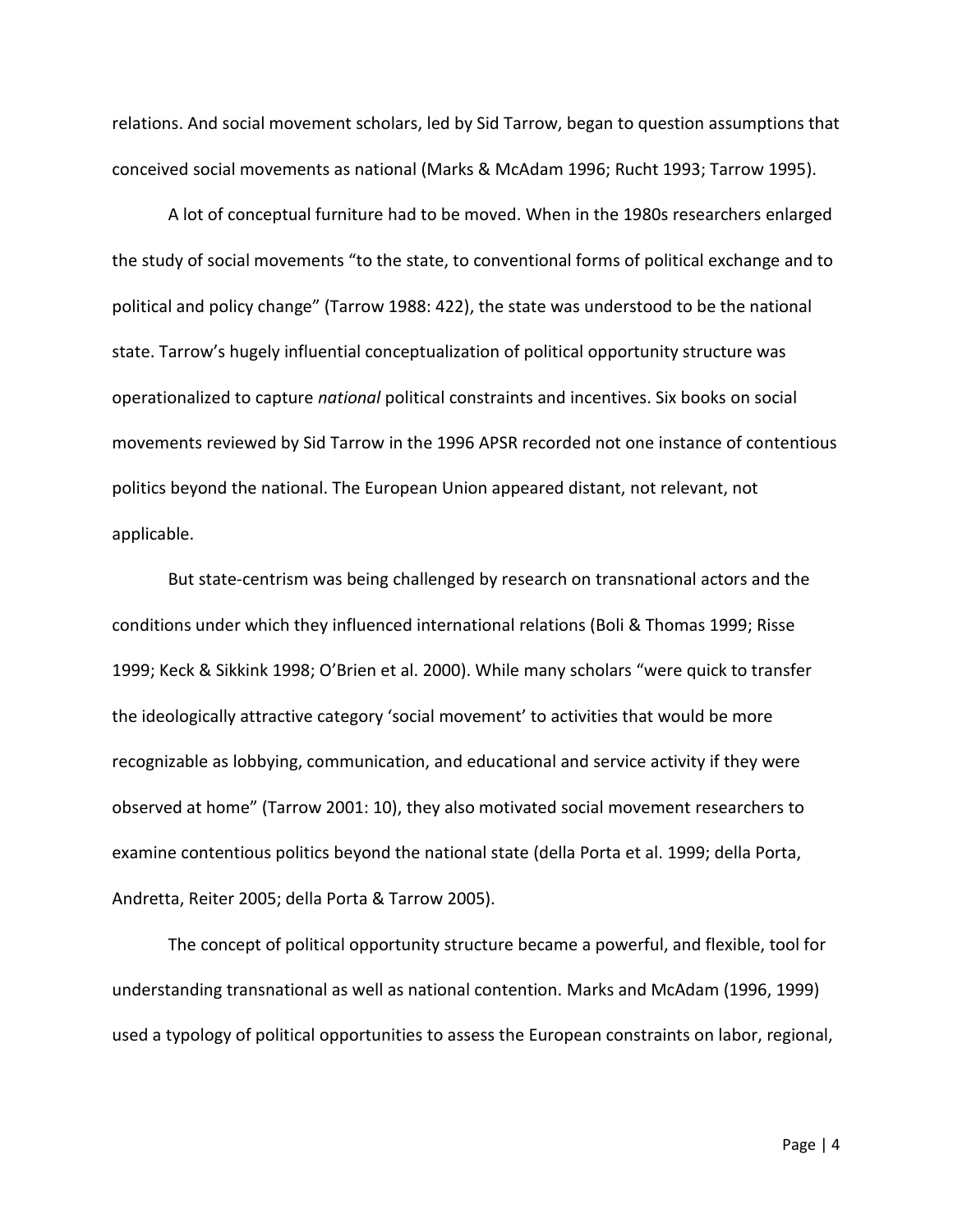environmental and anti-nuclear movements. Imig and Tarrow (2000) distinguished four types of European protest to examine how the EU opportunity structure affects their incidence.

These developments set the stage for social movement scholars moving into European studies. A first step was to survey the lay of the land: using Reuters media data, Imig and Tarrow documented the incidence of Europrotests—contentious activity targeting EU policies or public office holders—in twelve member states from 1984 to 1998. They found that contentious activity had risen from less than five percent of all protest events in 1992 to more than ten percent by the end of the 1990s (Imig & Tarrow 2000; Imig 2004).

These data provide the backbone for Doug Imig and Sid Tarrow's book *Contentious Europeans* (2001, ch 2 and appendix) along with cleverly paired case studies of farmer, trade union, women, environmental, and immigrant movements. Three empirical questions are posed:

- Is contentious transnational mobilization likely to increase?
- How is the development of transnational movement mobilization linked to the stages and patterns of European integration?
- How will the repertoire of social movements evolve in the multilevel polity? Imig and Tarrow offer thoughtful answers: 1) transnational mobilization has increased, but it is hampered by weak transnational identities and networks; these impediments vary across sectors in ways that can be related to movement resources and their status in domestic opportunity structures; 2) transnational mobilization has increased in step with deeper EU integration, and economic losers of integration have mobilized the most; 3) multilevel governance in the European Union induces actors to diversify their repertoire across scale and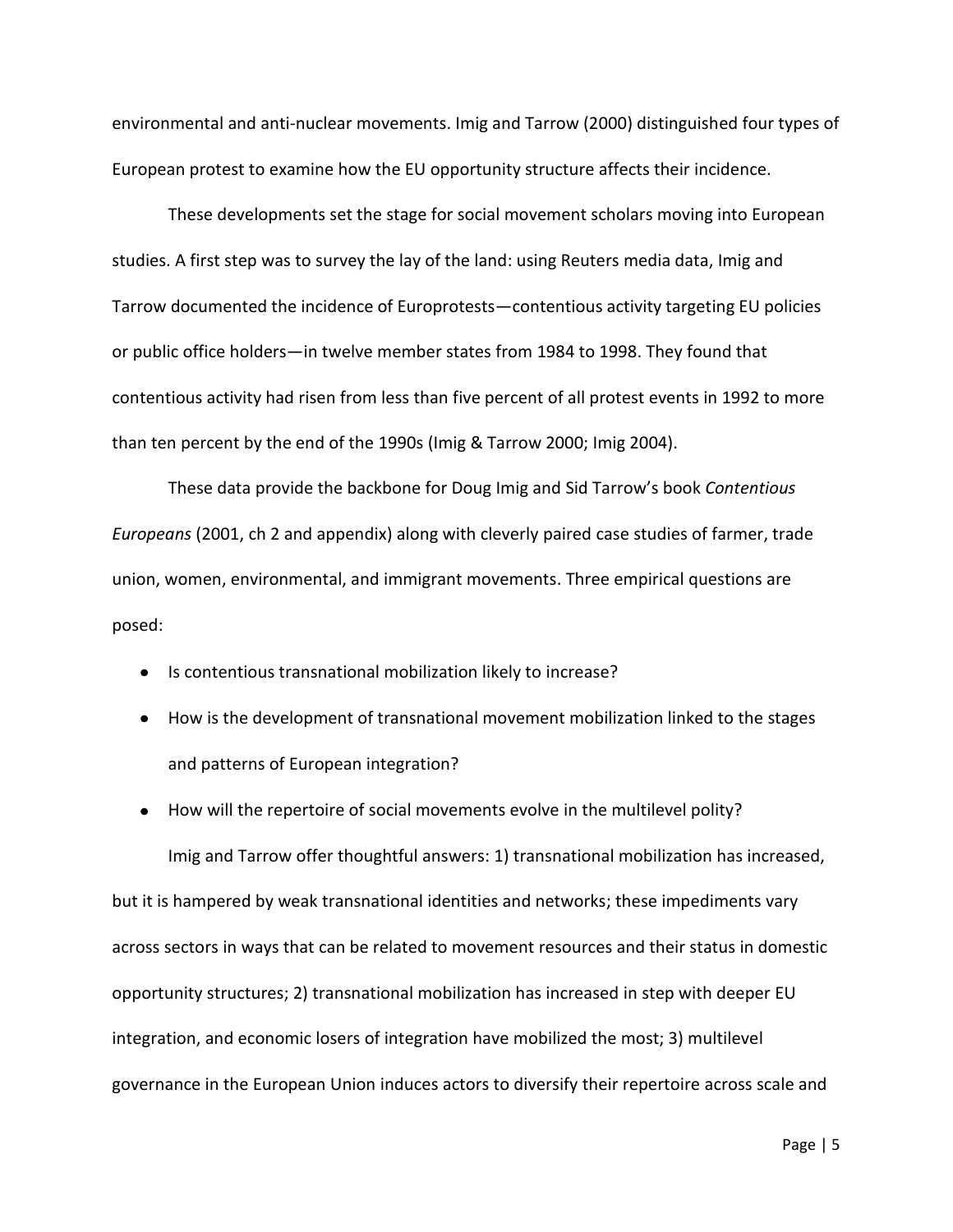type of activity: rather than shift to conventional politics, Europrotesters employ both violentdisruptive and conventional methods.

The book serves as a welcome correction in EU studies. EU scholars had developed a tendency to equate politicization with Euroskepticism. But contestation and competition around European issues is not just systemic opposition. Imig and Tarrow report that "[A]lthough opposition to European integration was an important phenomenon, we were more interested in something else: in contentious politics within Europe, on the part of citizens who might support an integrated Europe, oppose it, or have no opinion about its desirability, but whose interests and values led them to focus on Europe as the source of their grievances and to make claims intended to affect its policies or its institutions" (Tarrow 2001: 233.)

Over the next several years, a new generation of scholars equipped with both social movement and EU training set up shop across Europe (several from Cornell). Following the examples of Tarrow, Klandermans, Kriesi, and Rucht they are observing contentious politics and theorizing, testing, and refining our knowledge of transnational activism. The main message of *Contentious Europeans*, that most protests against EU policies are mounted on domestic ground, is broadly confirmed. These studies also "showed the closeness of the conversation between contention and institutional politics," something that had fascinated Sid since his dissertation on Italian communism but proved particularly apposite for EU protest (Tarrow 2006: 13). When environmentalists go to Brussels, they often pack a suit as well as an anorak.

Along the way, two conceptual shifts have occurred. First, the political opportunity structure in Europe is conceived as multilevel. Scale shift has become part of the social movement repertoire. When problems implicate several levels of government but political

Page | 6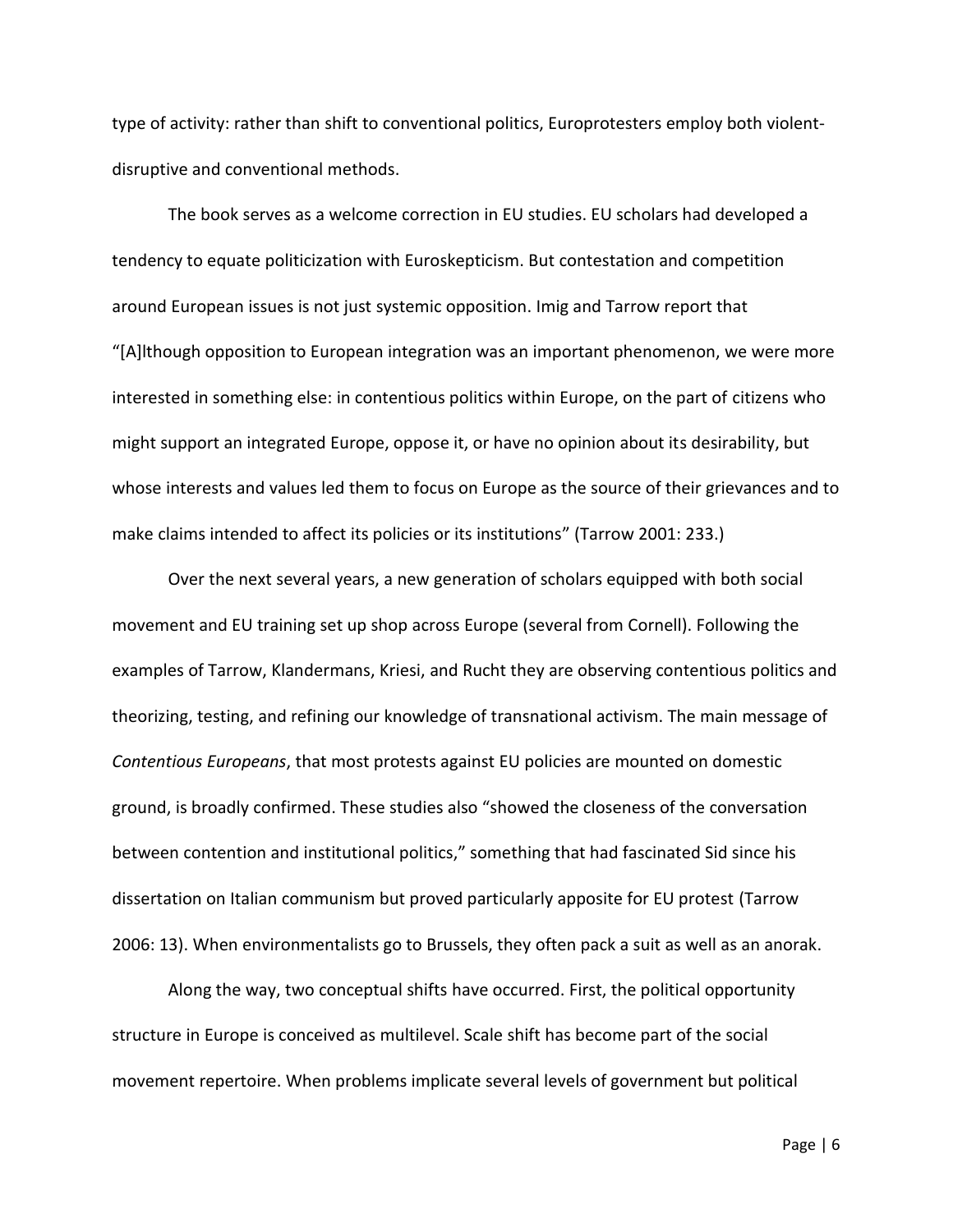opportunities across these governments vary, strategic actors can be expected to exploit the opportunities that are available. "[T]he European Union . . . is at the same time crossterritorial, intergovernmental, and multilevel, which opens opportunities for coalitions of actors and states to formulate common positions and overcome their diversity and dispersion to exploit its political opportunities" (Tarrow 2001: 243-4).<sup>2</sup>

Second, the conceptualization of contention has broadened. The conventional understanding equated contention with disruptive direct action, i.e. "collective challenges by groups with common purposes and solidarity in sustained and mainly contentious interaction with elites, opponents and authorities" (Tarrow 1994: 3-4). Social movement scholars now question whether it makes sense to study non-institutionalized protest separately from institutionalized forms of collective action. $^3$  Tarrow (1996: 881) reflects: "I prefer to think that a movement is an actor or coalition of actors *. . . not reducible to or comparable to a particular form of action.* . . .[P]erhaps the solution is to focus on the strategic interactions between claims-makers and authorities whenever the claims made threaten some fundamental standing commitment of power holders or other groups, *regardless of the tactics used by claimants*?"<sup>4</sup>

l

<sup>2</sup> In the last chapter of *Contentious Europeans* Tarrow turns to early state building to shed light on the political opportunity structure of a composite polity: "European state building was not simply a process of insistent national pressure from above and ultimately futile resistance from local rulers and ordinary people. Out of this triangular structure of relations among nationalizing prince, local rulers, and ordinary people, a variety of alignments and conflict structures developed among actors whose strategies and success varied with the context and the strength of the pressure from their opponents" (Tarrow 2001: 241.)

<sup>&</sup>lt;sup>3</sup> Such conceptual moves are not without risk. As Tarrow (1996: 881) writes: "Practitioners . . . will have to decide which virtue they want to maximize, an inclusiveness that will combine serial data on protest with other kinds of information, or an exclusiveness that maximizes homogeneity and seriality at the risk of losing important information when movement actors work within institutions."

<sup>&</sup>lt;sup>4</sup> Emphasis added.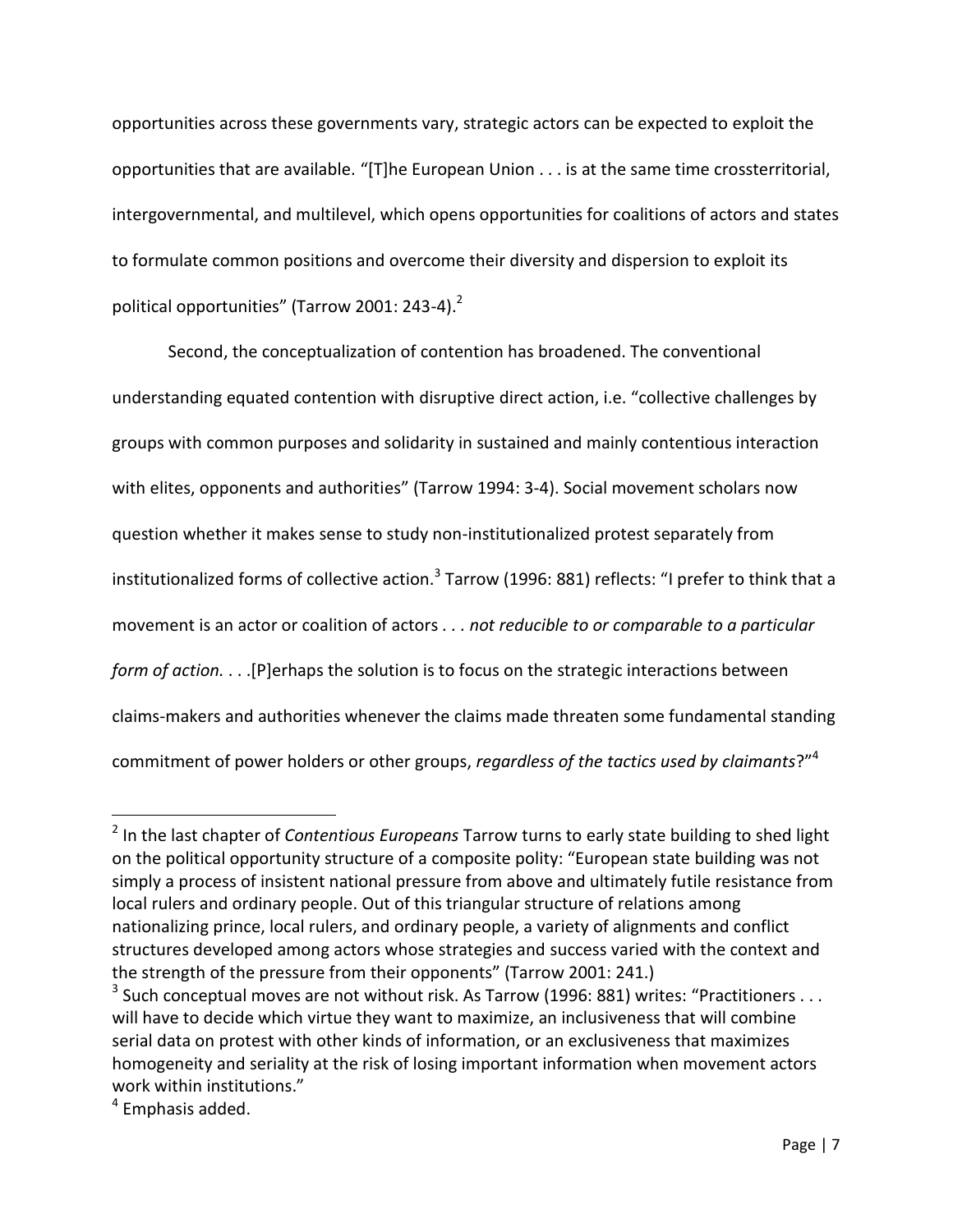The reconceptualization of contention—the recognition that opportunity structures are multilevel and that contentious activity is multifaceted—are the intellectual cornerstones for Sid's next move: scaling up from Europe to the globe in *The New Transnational Activism* (2005).

#### **II. The processes of transnational activism**

In the closing pages of *Contentious Europeans* Sid Tarrow notes that the obstacles to social movement mobilization are always formidable—in any setting, at any scale, at any time (Tarrow 2001:247). Transnational activists in the European Union face similar obstacles to the ones confronting ordinary people in eighteenth century Vendée, local peasants in post-war southern Italy, and anti-globalization activists in Genoa, Seattle, or Berlin. Indeed, what makes early state building, the emerging EU polity, and fledgling international governance similar is that all three engage composite opportunity structures, that is, they offer a wide range of venues. This produces not only obstacles but a repertoire of contentious activities.

How can local communities build coalitions to produce transnational activism? What are the processes through which local discontent and transnational activists connect, and what are the scope conditions for durable contention? *The New Transnational Activism* lays out six processes:

- global framing: using international symbols to frame domestic conflicts
- internalization: using domestic politics to respond to foreign/ international pressures
- diffusion: transferring claims or contention from one country to another
- scale shift: moving contention up or down on the local-to-global opportunity structure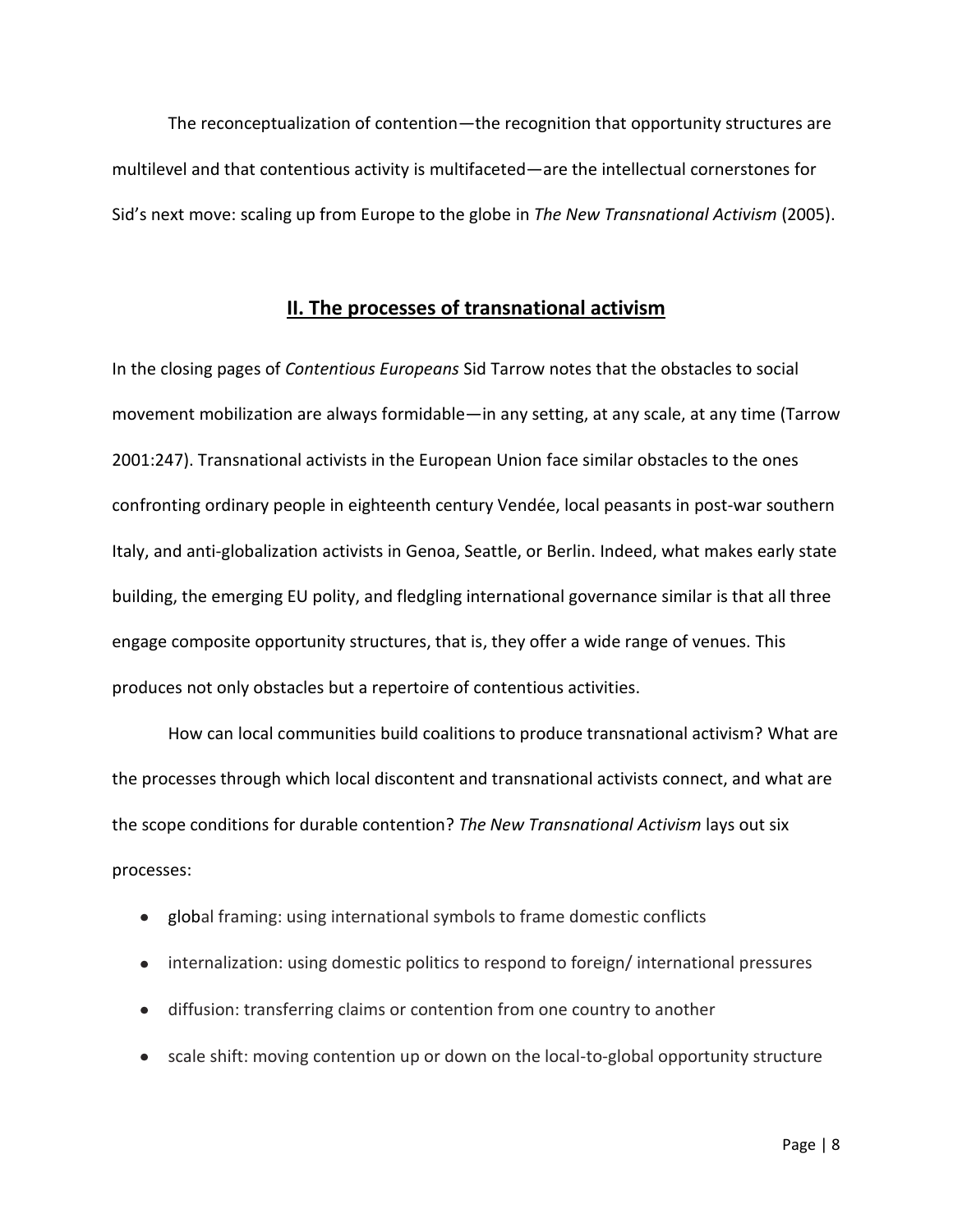- externalization: projecting domestic claims onto international institutions or foreign actors
- transnational coalition: forging networks of activists from multiple countries around shared claims.

The processes are ordered on a stepladder that takes activists from the domestic to the transnational. This is anything but a smooth ascent. Transnational activism that bridges the local-global divide is rare and rarely durable.

But transnational activism is possible. There is a transnational opportunity structure, "a triangular structure of relations among states, nonstate actors, and international institutions" (Tarrow 2005: 23). And there is a class of entrepreneurs with identities and social networks that equip them to build bridges between the local, national, and global. The entrepreneurs are "rooted cosmopolitans." They are cosmopolitan because they have "multiple belongings, flexible identities" (della Porta 2005). They are rooted because national communities motivate them. Italian, French, or Canadian transnational activists confront similar problems in nationally specific ways. $5$ 

A deep undercurrent in Sid's life-long study of contentious politics has been to understand how capitalist markets generate their own countermovement with the aid (or obstruction) of the state. No capitalism without discontent; no contention without the state; no state building without contentious activism. Here the undercurrent becomes an open stream, and he seeks to extend the argument to transnational contention. Tarrow draws a direct

 $\overline{a}$ 

<sup>&</sup>lt;sup>5</sup> "What is 'rooted' in this conception is that, as cosmopolitans move physically and cognitively outside their origins, they continue to be linked to place, to the social networks that inhabit that space, and to the resources, experiences and opportunities that place provides them with" (Tarrow 2005: 42).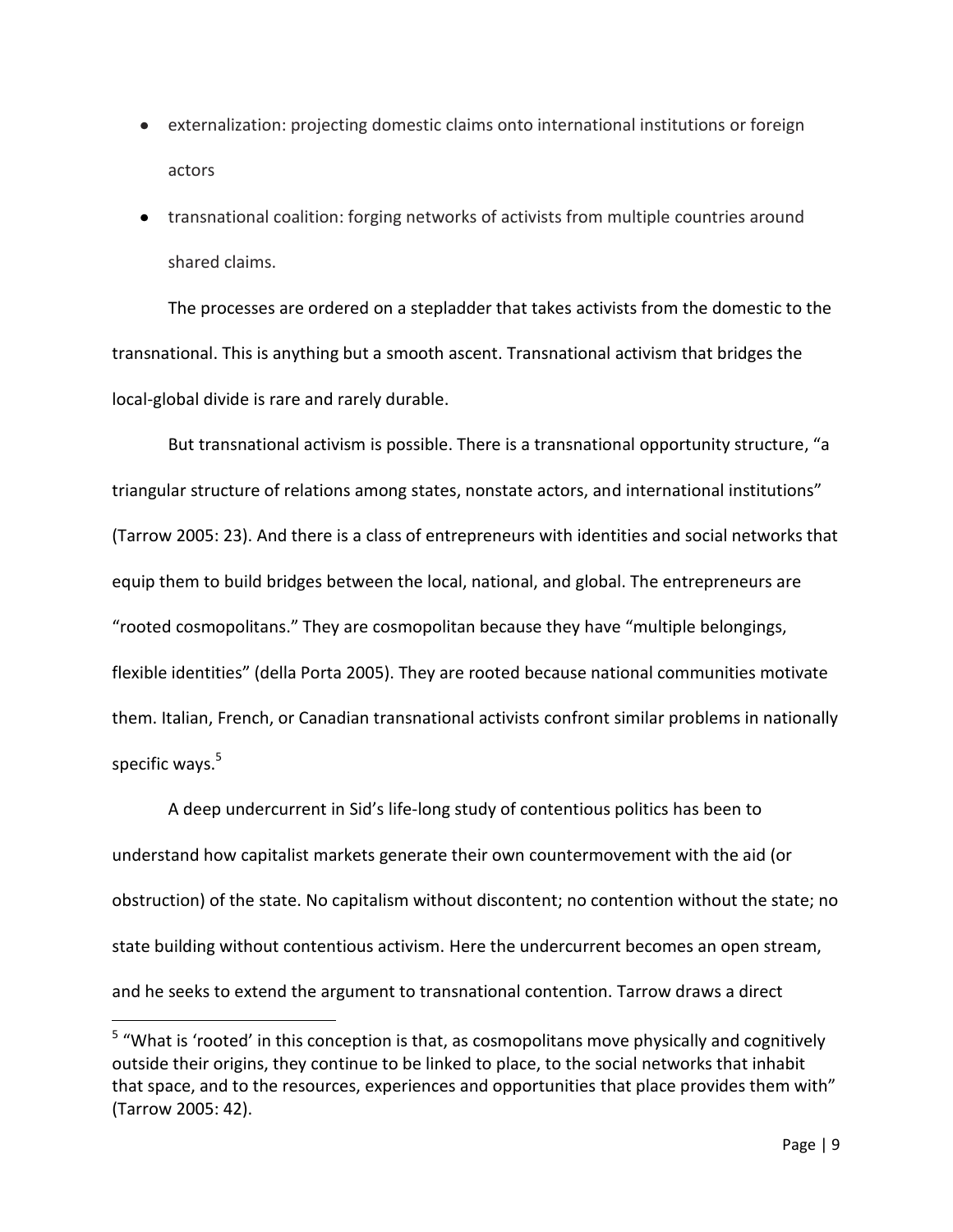parallel between state building and internationalism, and between nineteenth century capitalism and twenty-first century global capitalism:

"Like the movement that Polanyi identified in the Industrial Revolution, globalization creates new social victims and transforms the role of states; and like the expanding national state in the nineteenth century, internationalization constrains and creates opportunities for citizens to engage in collective action . . . Globalization and internationalization are distinct processes that intersect but cannot be reduced to one another. To be sure, the analogy is imperfect . . . The chief difference is that there is no world government analogous to the role of the nationalizing state in the nineteenth century. The major new element is the extraordinary expansion of the capacity of nonstate actors to organize across borders . . ." (Tarrow 2005: 19).

Tarrow (2005: 19) observes that the key difference between the nineteenth century and now is the absence of centralized government. In contrast to the nineteenth century when capitalist forces were regulated by centralizing states, transnational capitalism faces fragmented authority. There is no focal point for a countermovement. One might conclude from this, as some have done, that regime competition—and pressure on market regulation will be the outcome.

This would be premature: international institutions, villain of anti-globalization protests, could be a key mechanism for social embedding. International institutions, the third pivot in the political opportunity structure that Tarrow diagnoses, are double-edged. They can serve not only "as carriers of threats to ordinary citizens" and "agents of global capitalism," but also as "an opportunity space within which opponents of global capitalism and other claimants can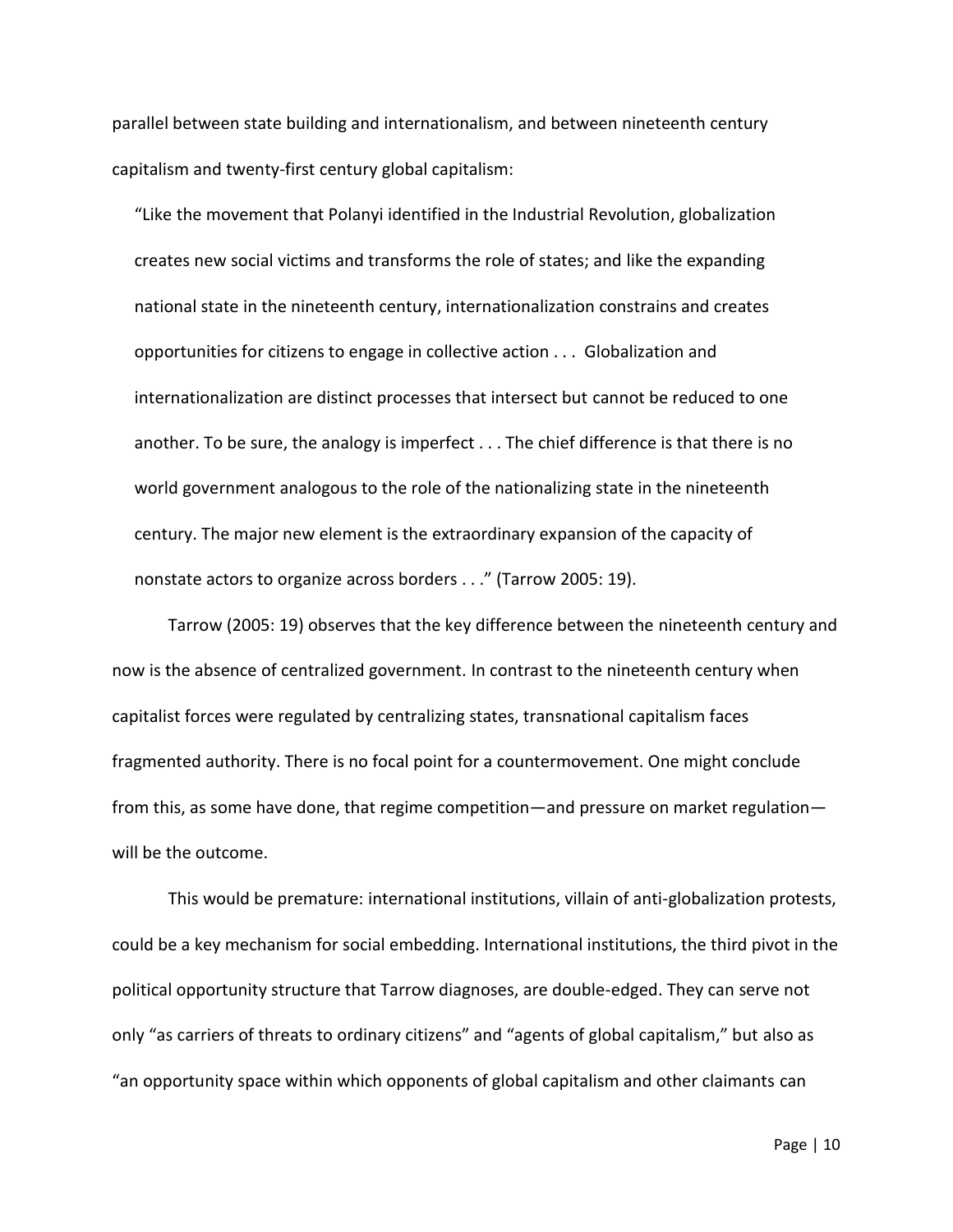mobilize" (Tarrow 2005: 25-26). They are a likely site for rooted cosmopolitans and transnational activists.

#### **III. Polanyi in Brussels**

Several examples in *The New Transnational Activism* demonstrate the dual nature of international institutions, but those on gender equality and the environmental movement in the European Union are particularly telling. Tarrow observes that Europe's supranational institutions – Commission, Parliament, Court—have been decisive allies for Europe's transnational activists.

These and other European examples run against the mill of anti-globalization doom—a contrarian groove Sid Tarrow has never hesitated to explore when the facts spoke that way. In *Polanyi in Brussels* (2009)*,* Sid Tarrow joins forces with Jim Caporaso who had been studying the least likely socially minded institution of all: the European Court of Justice (ECJ).

*Polanyi in Brussels* argues that ECJ decisions have interpreted Treaty language on labor mobility to create limited European-wide social rights on health care and pensions, which had hitherto been exclusively national. The case study is carefully chosen: in contrast to environmental regulation or gender equality, embedding labor mobility in social regulation strikes at the heart of market integration; the regulatory and financial implications for national pensions and health systems are considerable; and the ensuing reduction of mobility costs has the potential to ratchet up crossborder mobility.

This takes issue with those who argue that the EU is an agent for neoliberalism, that the ECJ is biased towards negative market integration, and that national social regimes have been

Page | 11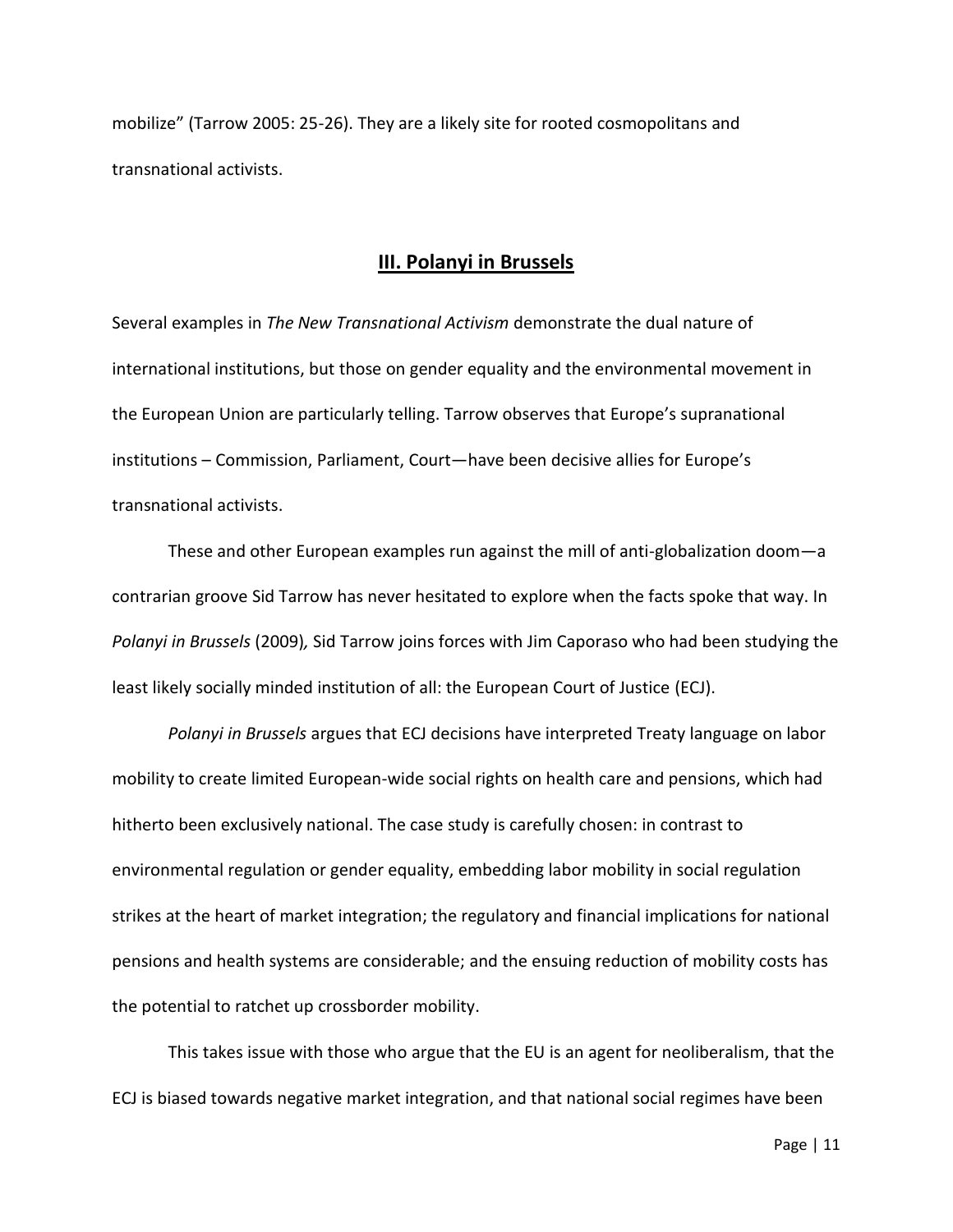eroded by European integration (Van Apeldoorn et al. 2008; Cerny 2008; Scharpf 1999). Instead, Caporaso and Tarrow diagnose that "the movement to free European markets and the countermovement against it are both present in ECJ decision making" (Caporaso & Tarrow 2009: 615). It is a false choice to argue that the ECJ is either neoliberal or social-democratic. It is both; its decisions promote both transnational capitalism and social embedding. There is no conspiracy, no grand plan, but actors with "real interests and real conflict" operating in a given structure of political opportunity. Caporaso and Tarrow examine two decades of European jurisprudence to show that the social embedding of the market impels the Court into social legislation.

In 1995, Sid diagnosed Europe as an inauspicious site for transnational activism. In 2009, he detects social embedding—social regulation at the supranational level—in the European Court of Justice. In his effort to lay bare the mechanisms that connect large-scale processes capitalism and polity building—with micro-behavior on the part of uprooted locals, Sid Tarrow has followed the evidence into the European Court of Justice. In so doing, he has sought to understand regime change, whether this involves unconventional protest or not.

One finds resistance to neoliberal capitalism in unexpected places. Caporaso and Tarrow focus on the way in which the ECJ has embedded social regulation in market deepening. However, don't count social movements out. "Like the countermovement that Polanyi pointed to, and its successor after World War II, the struggle over embedded liberalism will continue . . .[It] will produce a new cycle of contention between the movement for free markets and the countermovement to embed those markets in a legitimate social purpose" (Caporaso & Tarrow 2009: 615-616).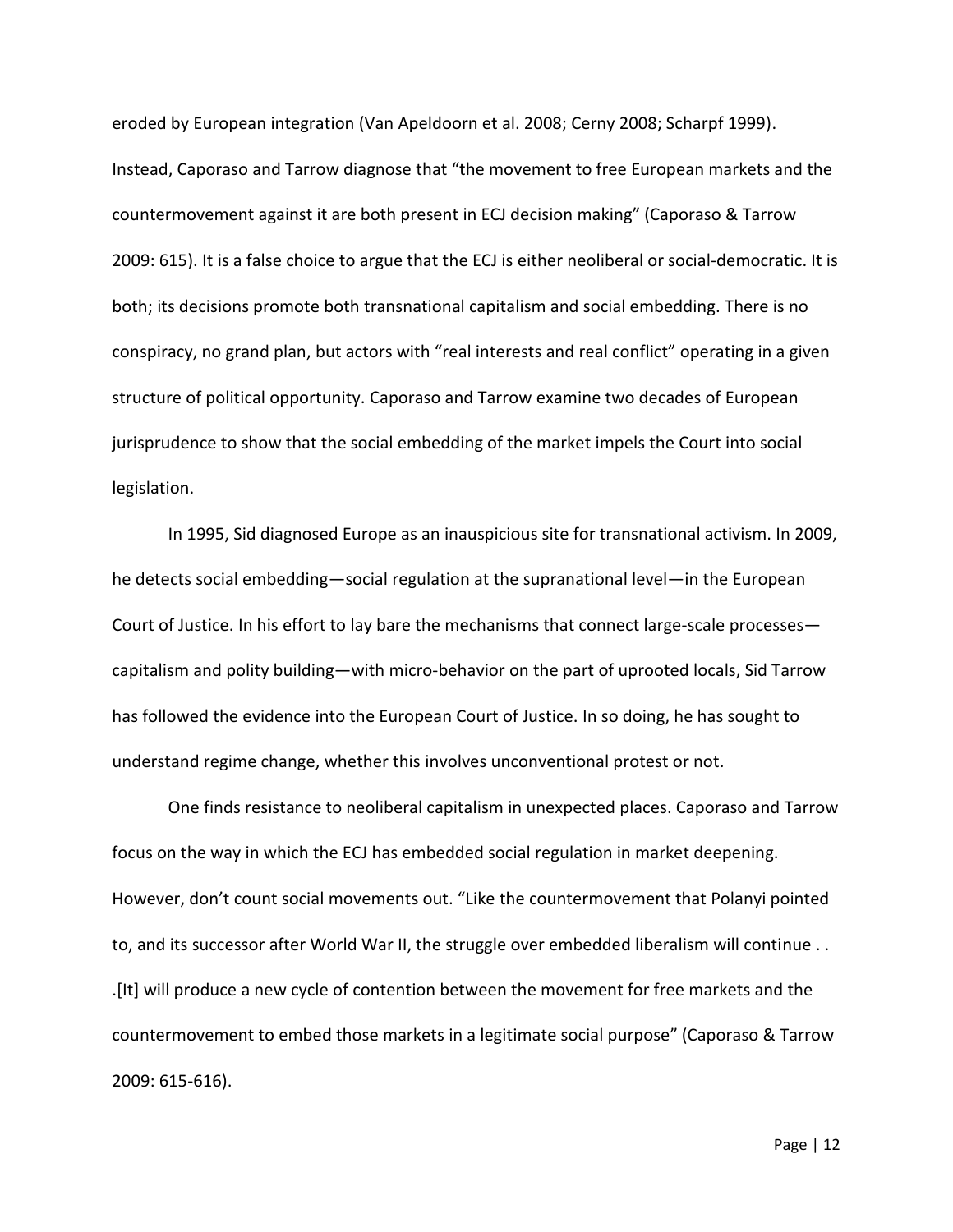## **IV. Conclusion**

Sid Tarrow has closely observed social movements, activists, and their struggles. As the structure of political opportunity has changed, Sid has been drawn to new puzzles. How do social movements adapt to Europe? How does internationalism affect the mobilization of local discontent? How do locals uprooted by globalization overcome the obstacles of identity formation, social networking, and political opportunity to form durable coalitions of contention and demands for social embedding? How does the conflict between capitalism and polity building play out?

These questions have led Sid to connect social movements, comparative politics, international relations, and transnational politics. "If the world has changed, social scientists must be prepared to understand it" (Tarrow 2005: xii).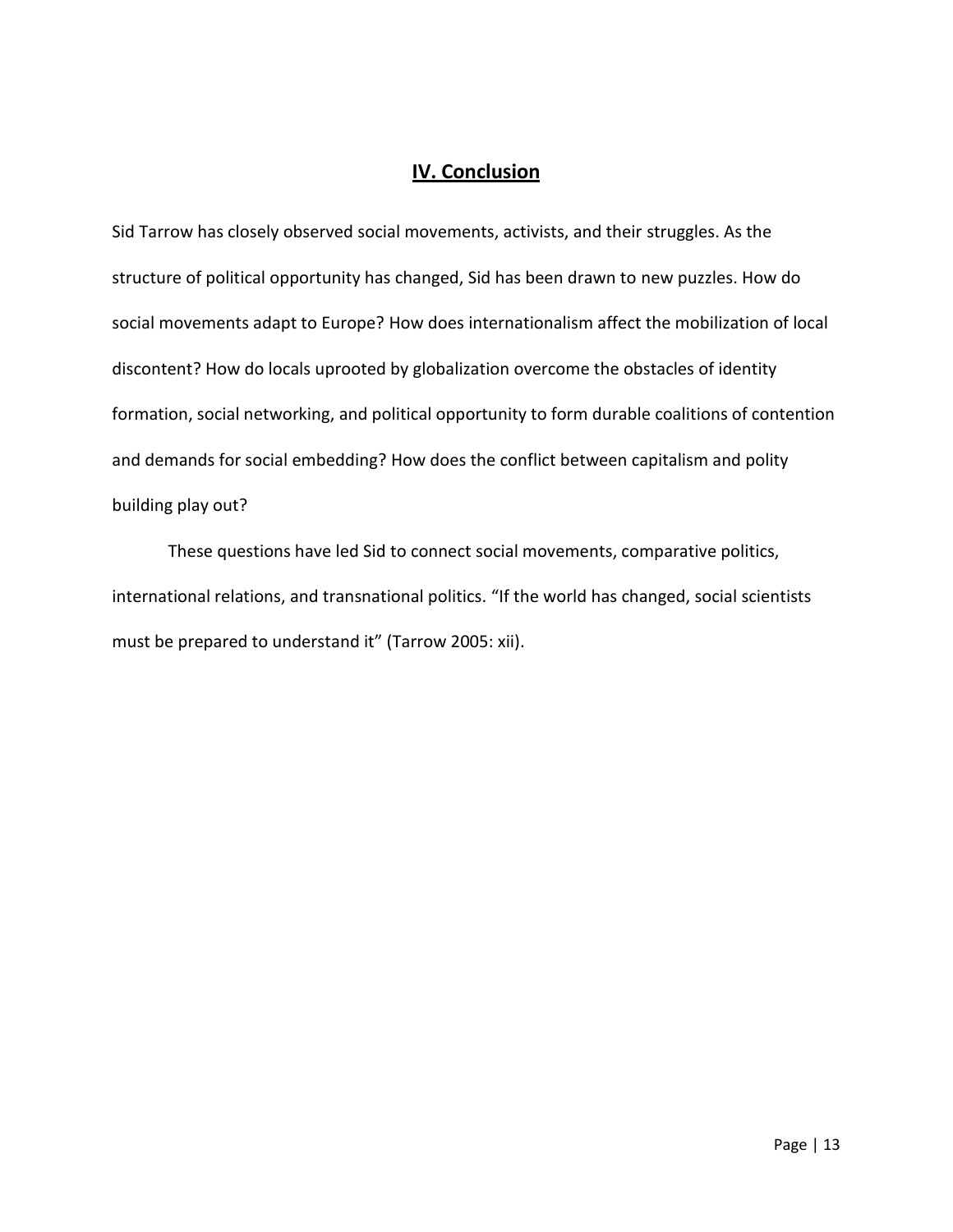### **REFERENCES**

Albert, Michel. 1992. *Capitalisme contre Capitalisme.* Paris: Seuil.

Andonova, Liliana. 2010. "Public-Private Partnerships for the Earth: Politics and Patterns of Hybrid Authority in the Multilateral System," *Global Environmental Politics* 10:25–53.

Ansell, Christopher. 2004. "Restructuring Authority and Territoriality," in *Restructuring Territoriality: Europe and the United States Compared*, edited by Christopher Ansell and Giuseppe di Palma. New York: Cambridge University Press.

Boli, John, and George Thomas eds. 1999. *Constructing World Culture: International Non-Governmental Organizations since 1875.* Stanford: Stanford U Press.

Caporaso, James, and Sidney Tarrow. "Polanyi in Brussels: Supranational Institutions and the Transnational Embedding of Markets," *International Organization* 63: 593-620.

Caporaso, James. 1996. "The European Union and Forms of State: Westphalian, Regulatory or Post-Modern?" *Journal of Common Market Studies* 34 (1): 29-52.

Cerny, Philip G. 2008. "Embedding Neoliberalism: The Evolution of a Hegemonic Paradigm," *Journal of International Trade and Diplomacy* 2 (2): 1– 46.

Crouch, Colin, and Wolfgang Streeck ed. 1997. *Political Economy of Modern Capitalism: Mapping Convergence and Diversity.* Thousand Oaks, CA.: Sage.

della Porta, Donatella and Sidney Tarrow eds. 2005. *Transnational Protest and Global Activism*. Lanham, MD: Rowman & Littlefield.

della Porta, Donatella, Hanspeter Kriesi, Dieter Rucht, eds. 1999. *Social Movements in a Globalizing World.* London: MacMillan.

della Porta, Donatella. 2005. "Multiple Belongings, Flexible Identities, and the Construction of 'Another Politics': Between the European Social Forum and Local Social Fora," in *Transnational Protest and Global Activism*, edited by Donatella della Porta and Sidney Tarrow. Lanham, MD: Rowman and Littlefield.

Hall, Peter, and David Soskice, eds. 2001. *Varieties of Capitalism.* Oxford: OUP.

Hix, Simon. 1994. "The Study of the European Community: The Challenge to Comparative Politics," *West European Politics* 17 (1): 1–30.

Hooghe, Liesbet and Gary Marks. 1999. "Making of A Polity. The Struggle over European Integration," in *Continuity and Change in Contemporary Capitalism*, edited by Herbert Kitschelt, Gary Marks, Peter Lange and John Stephens. Cambridge: Cambridge University Press, 70-97*.*

Hooghe, Liesbet and Gary Marks. 2009. "A Postfunctionalist Theory of European Integration: From Permissive Consensus to Constraining Dissensus," *British Journal of Political Science* 39(1): 1-23.

- Imig, Doug and Sidney Tarrow eds. 2001. *Contentious Europeans: Protest and Politics in An Emerging Polity.* Lanham, MD: Rowman and Littlefield.
- Imig, Doug and Sidney Tarrow. 2000. "Political Contention in a Europeanising Polity," *West European Politics* 23(4): 73-93.
- Imig, Doug. 2004. "Contestation in the Streets: European Protest and the Emerging Europolity," in *European Integration and Political Conflict*, edited by Gary Marks and Marco Steenbergen. Cambridge: Cambridge University Press, 216-234.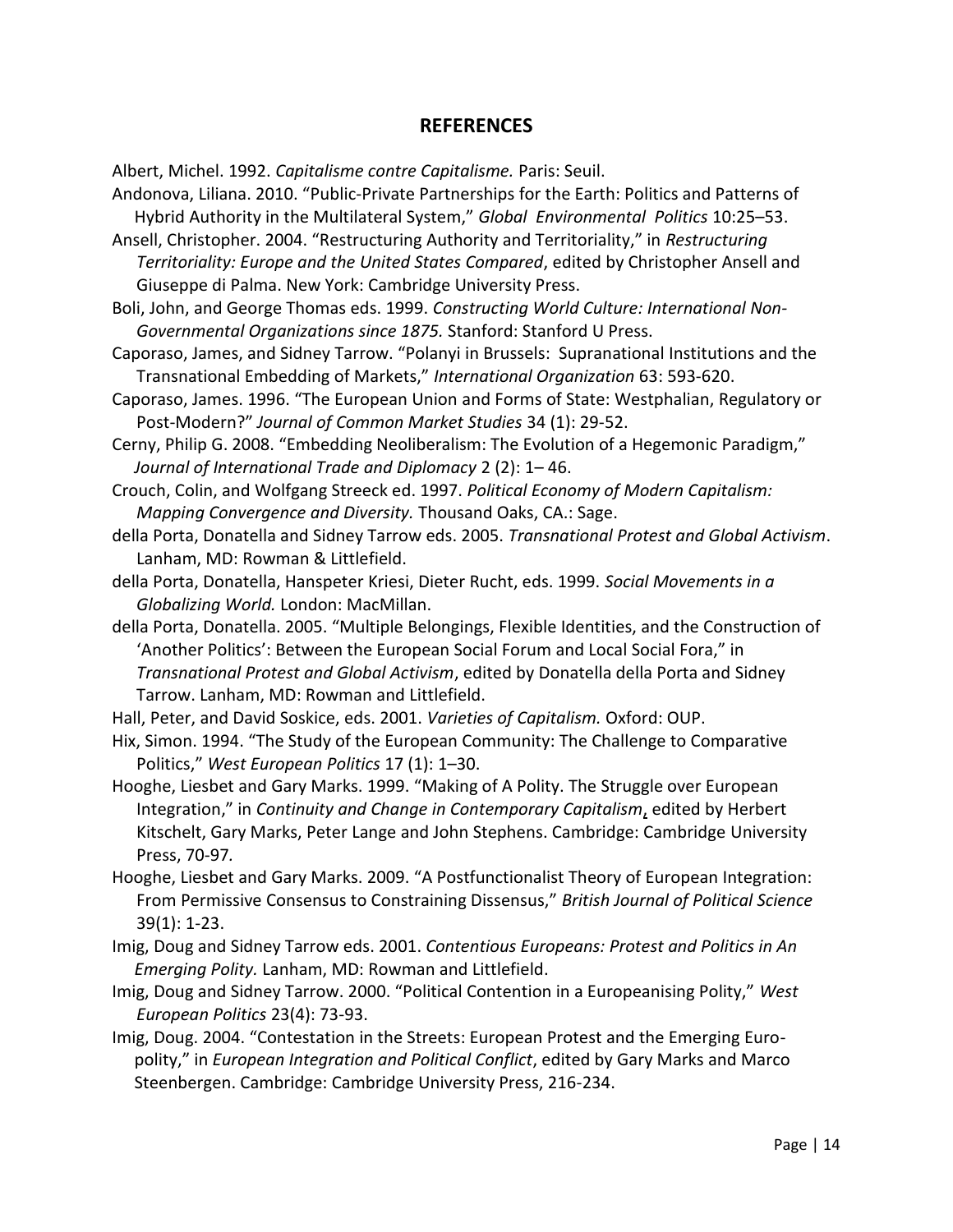- Keck, Margaret and Kathryn Sikkink. 1998. *Activists beyond Borders: Advocacy Networks in International Politics.* Ithaca: Cornell University Press.
- Kriesi, Hanspeter, Edgar Grande, Romain Lachat, Martin Dolezal, Simon Bornschier, Timotheos Frey. 2006. "Globalization and the Transformation of the National Political Space: Six European Countries Compared," *European Journal of Political Research* 45(6): 921-56.
- Kriesi, Hanspeter, Edgar Grande, Romain Lachat, Martin Dolezal, Simon Bornschier, Timotheos Frey. 2008. *West European Politics in the Age of Globalization*. Cambridge: Cambridge University Press.
- Leibfried, Stephan and Paul Pierson eds. 1995. *Fragmented Social Policy: The European Union's Social Dimension in Comparative Perspective*. Washington: Brookings Institution.
- Marks, Gary, and Doug McAdam. 1999. "On the Relationship of Political Opportunities to the Form of Collective Action: The Case of the European Union," in *Social Movements in a Globalizing World* edited by Donatella della Porta, Hanspieter Kriesi and Dieter Rucht. New York: St. Martin's Press, 97-111.
- Marks, Gary, and Doug McAdam. 1996. "Social Movements and the Changing Structure of Political Opportunity in the European Community," *West European Politics* 19(2): 249-78.
- Marks, Gary, Liesbet Hooghe, and Kermit Blank. 1996. "European Integration since the 1980s: State-Centric versus Multi-Level Governance," *Journal of Common Market Studies* 34 (4):341-78.
- O'Brien, Robert, Annemarie Goetz, Jan Aart Scholte, Marc Williams. 2000. *Contesting Global Governance: Multilateral Economic Institutions and Global Social Movements.* Cambridge: CUP.
- Pierson, Paul. 1996. "The Path to European Integration: A Historical Institutionalist Analysis," *Comparative Political Studies* 29 (2): 123-62.
- Rhodes, Martin, and Bastiaan van Apeldoorn. 1997. "Capitalism versus Capitalism in Western Europe." In *Developments in West European Politics,* edited by Martin Rhodes, Paul Heywood, and Vincent Wright. New York: St. Martin's Press, 171-189.
- Risse, Thomas. 1996. "Exploring the Nature of the Beast: International Relations Theory and Comparative Policy Analysis Meet the European Union," *Journal of Common Market Studies* 34(1): 53-80.
- Risse, Thomas. 1999. "International Norms and Domestic Change: Arguing and Communicative Behavior in the Human Rights Area," *Political Sociology* 27: 529-59.
- Rucht, Dieter. 1993. "Think globally, act locally? Needs, Forms and Problems of Crossnational Cooperation among Environmental Groups," *European Integration and Environmental Policy*, edited by J.D. Liefferink, P.D. Lowe, A. P. Mol. London: Belhaven Press, 75-96.
- Sbragia, Alberta M. ed. 1992. *Euro-Politics: Institutions and Policy-Making in the 'New' European Community*, Washington: Brookings Institution.
- Scharpf, Fritz. 1999. *Governing in Europe: Effective and Democratic?* Oxford: Oxford University Press.
- Streeck, Wolfgang, and Philippe C. Schmitter. 1991. "From National Corporatism to Transnational Pluralism: Organized Interests in the Single European Market," *Politics and Society* 19: 133-64.
- Tarrow, Sidney. 1987. "Big Structures and Contentious Events," *Sociological Forum* 2 (1): 191- 204.